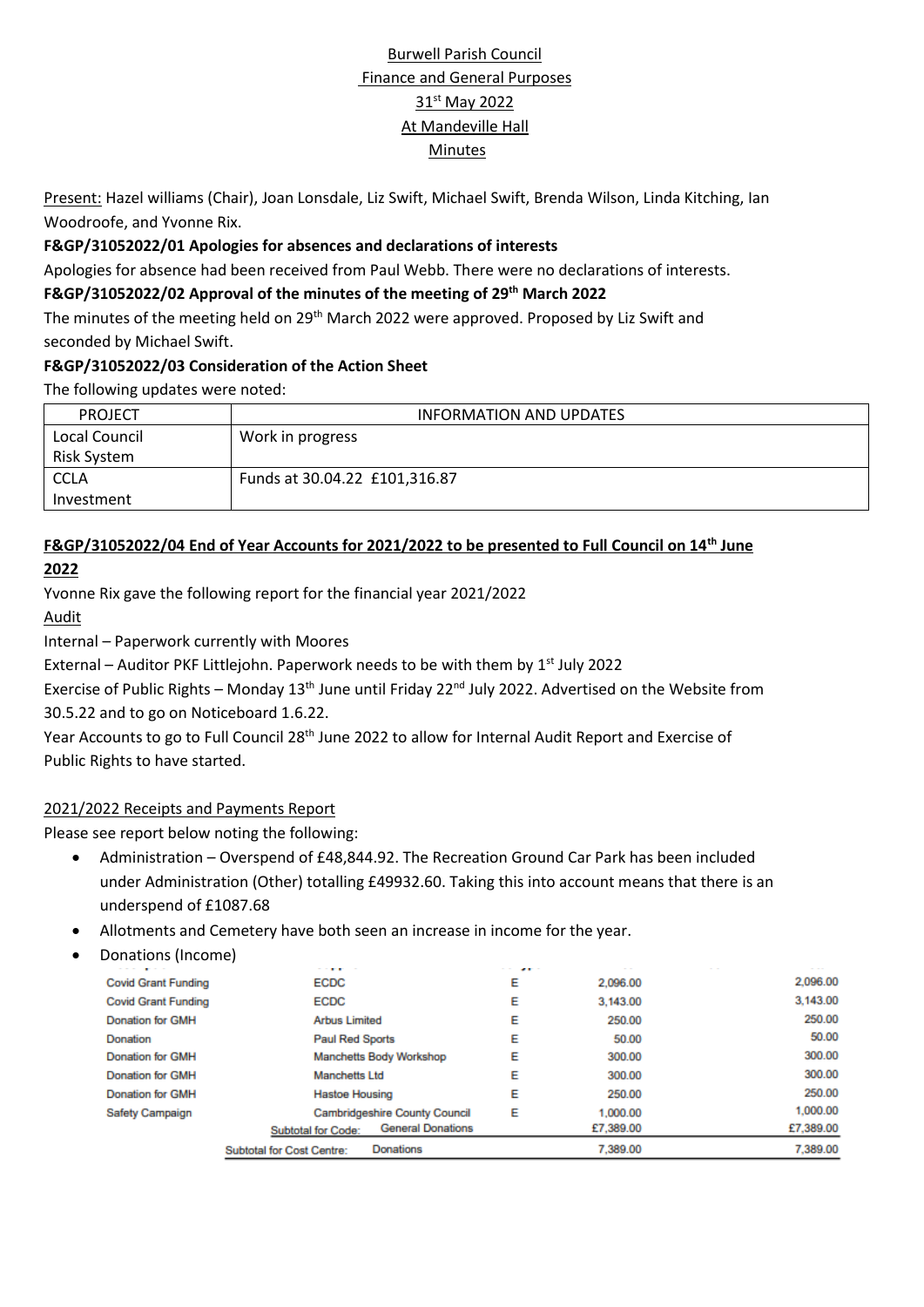| Donations (Payments)                        |                 |          |     |              |
|---------------------------------------------|-----------------|----------|-----|--------------|
| <b>Supplier</b>                             | <b>Vat Type</b> | Net      | Vat | <b>Total</b> |
| <b>Burwell Visiting</b>                     | Е               | 175.00   |     | 175.00       |
| <b>Burwell Community Radio</b>              | Е               | 100.00   |     | 100.00       |
| <b>Frank Taylor</b>                         | Е               | 50.00    |     | 50.00        |
| <b>ROWAN</b>                                | Е               | 50.00    |     | 50.00        |
| Newmarket Town BAnd                         | Е               | 100.00   |     | 100.00       |
| grantanbrycg                                | E               | 50.00    |     | 50.00        |
| Royal British Legion                        | Е               | 150.00   |     | 150.00       |
| <b>General Donations</b><br>total for Code: |                 | £675.00  |     | £675.00      |
| <b>Supplier</b>                             | <b>Vat Type</b> | Net      | Vat | <b>Total</b> |
| <b>Cambridgeshire County Council</b>        | E               | 200.00   |     | 200.00       |
| <b>BAFY</b>                                 | F               | 500.00   |     | 500.00       |
| <b>Youth Donations</b><br>total for Code:   |                 | £700.00  |     | £700.00      |
| Donations<br>Cost Centre:                   |                 | 1,375.00 |     | 1,375.00     |

- Mandeville Hall Includes fees by GMH hirers using Mandeville during the GMH refurbishment. In comparison with pre covid years income from the hall is still down due to partial fees (Covid) being paid by hirers up until 1<sup>st</sup> January 2022.
- Spring Close Cost of grass cutting higher than budgeted for.
- Staff Overspend of £7627.63 due to increase in salary for Keyholders and Covid Cleaning Payment of £4.50 per booking.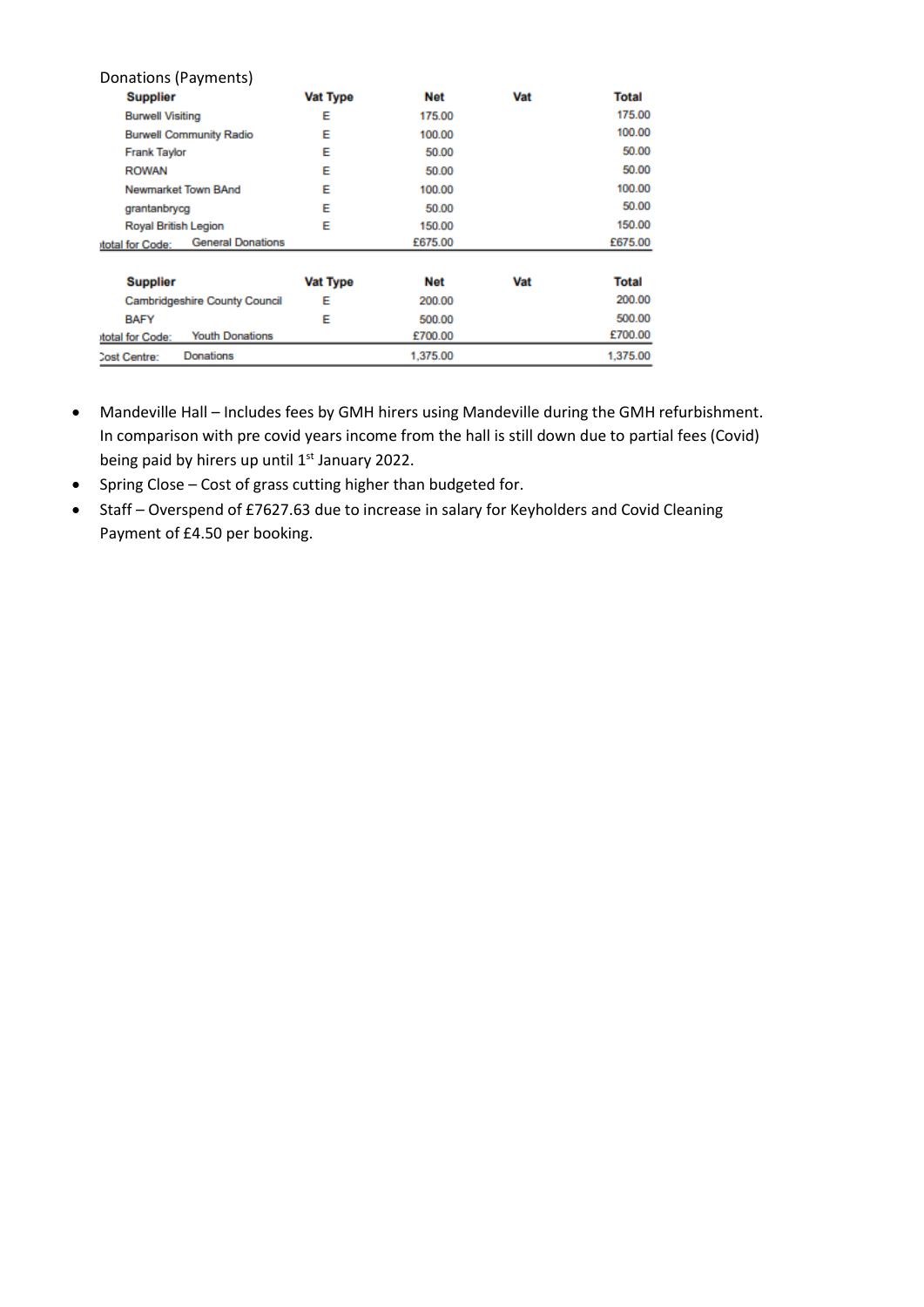#### **Burwell Parish Council Summary of Receipts and Payments** Summary - Cost Centres Only

| <b>Cost Centre</b>               |                 | <b>Receipts</b> |                    |                 | <b>Payments</b> |                                | <b>Net Position</b>  |
|----------------------------------|-----------------|-----------------|--------------------|-----------------|-----------------|--------------------------------|----------------------|
|                                  | <b>Budgeted</b> | <b>Actual</b>   | <b>Variance</b>    | <b>Budgeted</b> | <b>Actual</b>   | <b>Variance</b>                | +/- Under/over spend |
| Administration                   | 150.00          | 603.19          | 453.19 (302%)      | 26.050.00       |                 | 74.894.92 -48.844.92 (-187%    | -48.391.73           |
| <b>Agency Grass Cutting</b>      | 1,900.00        | 1,903.03        | $3.03(0\%)$        | 3,000.00        | 2,367.00        | 633.00 (21%)                   | 636.03               |
| Allotments                       | 1,900.00        | 3.297.24        | 1.397.24 (73%)     | 1.450.00        | 363.14          | 1.086.86 (74%)                 | 2.484.10             |
| <b>Capital Budget</b>            |                 |                 | $0.00$ (N/A)       | 9,000.00        |                 | 9,000.00 (100%)                | 9,000.00             |
| Cemetery                         | 10.500.00       | 19,330.00       | 8,830.00 (84%)     | 2,900.00        | 3.120.53        | $-220.53$ $(-7%)$              | 8,609.47             |
| <b>CIL Funding</b>               |                 | 24.739.06       | 24,739.06 (247390  |                 |                 | $0.00$ (N/A)                   | 24.739.06            |
| Deposits                         |                 | 1,900.00        | 1,900.00 (190000   |                 | 1,075.00        | $-1,075.00$ $(-10750$          | 825.00               |
| <b>Donations</b>                 |                 | 7.389.00        | 7.389.00 (738900   | 1,550.00        | 1,375.00        | 175.00 (11%)                   | 7.564.00             |
| <b>Gardiner Memorial Hall</b>    |                 | 127.351.49      | 127,351.49 (127351 | 9,450.00        |                 | 201,114.98 191,664.98 (-2028)  | $-64.313.49$         |
| <b>Jubilee Green</b>             |                 |                 | $0.00$ (N/A)       | 150.00          |                 | 150.00 (100%)                  | 150.00               |
| Jubilee Reading Room             |                 |                 | $0.00$ (N/A)       | 3.645.00        | 4.811.06        | $-1,166.06$ $(-31\%)$          | $-1.166.06$          |
| Lock Up                          | 200.00          | 200.00          | $0.00$ (N/A)       | 20.00           |                 | 20.00 (100%)                   | 20.00                |
| Mandeville Hall                  | 14,000.00       | 18.173.22       | 4,173.22 (29%)     | 17.550.00       | 15.727.03       | 1,822.97 (10%)                 | 5.996.19             |
| <b>Margaret Field</b>            |                 | 16.88           | 16.88 (1688%       | 1,050.00        | 656.00          | 394.00 (37%)                   | 410.88               |
| Pauline's Swamp                  |                 |                 | $0.00$ (N/A)       | 1,500.00        | 489.47          | 1.010.53 (67%)                 | 1.010.53             |
| <b>Play Equipment</b>            |                 |                 | $0.00$ (N/A)       | 2,000.00        | 1,158.53        | 841.47 (42%)                   | 841.47               |
| Precept                          | 162,357.00      | 162.357.00      | $0.00$ (N/A)       |                 |                 | $0.00$ (N/A)                   | 0.00                 |
| <b>Priory Meadow and Orchard</b> |                 |                 | $0.00$ (N/A)       | 100.00          |                 | 100.00 (100%)                  | 100.00               |
| <b>Public Areas</b>              |                 |                 | $0.00$ (N/A)       | 9.100.00        | 4.663.00        | 4.437.00 (48%)                 | 4.437.00             |
| <b>Spring Close</b>              |                 |                 | $0.00$ (N/A)       | 3,500.00        | 3,976.50        | -476.50 (-13%)                 | -476.50              |
| Staff                            |                 |                 | $0.00$ (N/A)       | 84,000.00       | 91.627.63       | $-7,627.63$ $(-9%)$            | $-7.627.63$          |
| <b>Street Lighting</b>           |                 |                 | $0.00$ (N/A)       | 650.00          | 632.30          | 17.70 (2%)                     | 17.70                |
| <b>The Pavilion</b>              |                 |                 | $0.00$ (N/A)       | 5.500.00        | 2.184.68        | 3,315.32 (60%)                 | 3.315.32             |
| <b>The Recreation Ground</b>     | 2,500.00        | 4.421.75        | 1.921.75 (76%)     | 19,200.00       | 17,593.71       | 1,606.29 (8%)                  | 3,528.04             |
| <b>VAT</b>                       |                 | 29.732.49       | 29,732.49 (297324  |                 |                 | $0.00$ (N/A)                   | 29.732.49            |
| <b>NET TOTAL</b>                 | 193,507.00      | 401,414.35      | 207,907.35 (107%)  | 201,365.00      |                 | 427,830.48 -226,465.48 (-112%) | $-18,558.13$         |

| <b>Total for ALL Cost Centres</b> | 401.414.35 | 427.830.48 |
|-----------------------------------|------------|------------|
| <b>V.A.T.</b>                     | 4.966.66   | 59.976.78  |
| <b>GROSS TOTAL</b>                | 406.381.01 | 487.807.26 |

# Bank Reconciliation at 31<sup>st</sup> March 2022

# **Burwell Parish Council Bank Reconciliation as at 31st March 2022**

| Bank Balance at 31 <sup>st</sup> March 2022 |            |
|---------------------------------------------|------------|
|                                             | f          |
| Unity Trust No 20284136                     | 197,415.51 |
| <b>CCLA</b>                                 | 101,276.19 |
|                                             |            |
|                                             | 298,691.70 |
| Less Unpresented Cheques                    | 00.00      |
| Plus Income in Transit                      | 00.00      |
|                                             |            |
|                                             | 298,691.70 |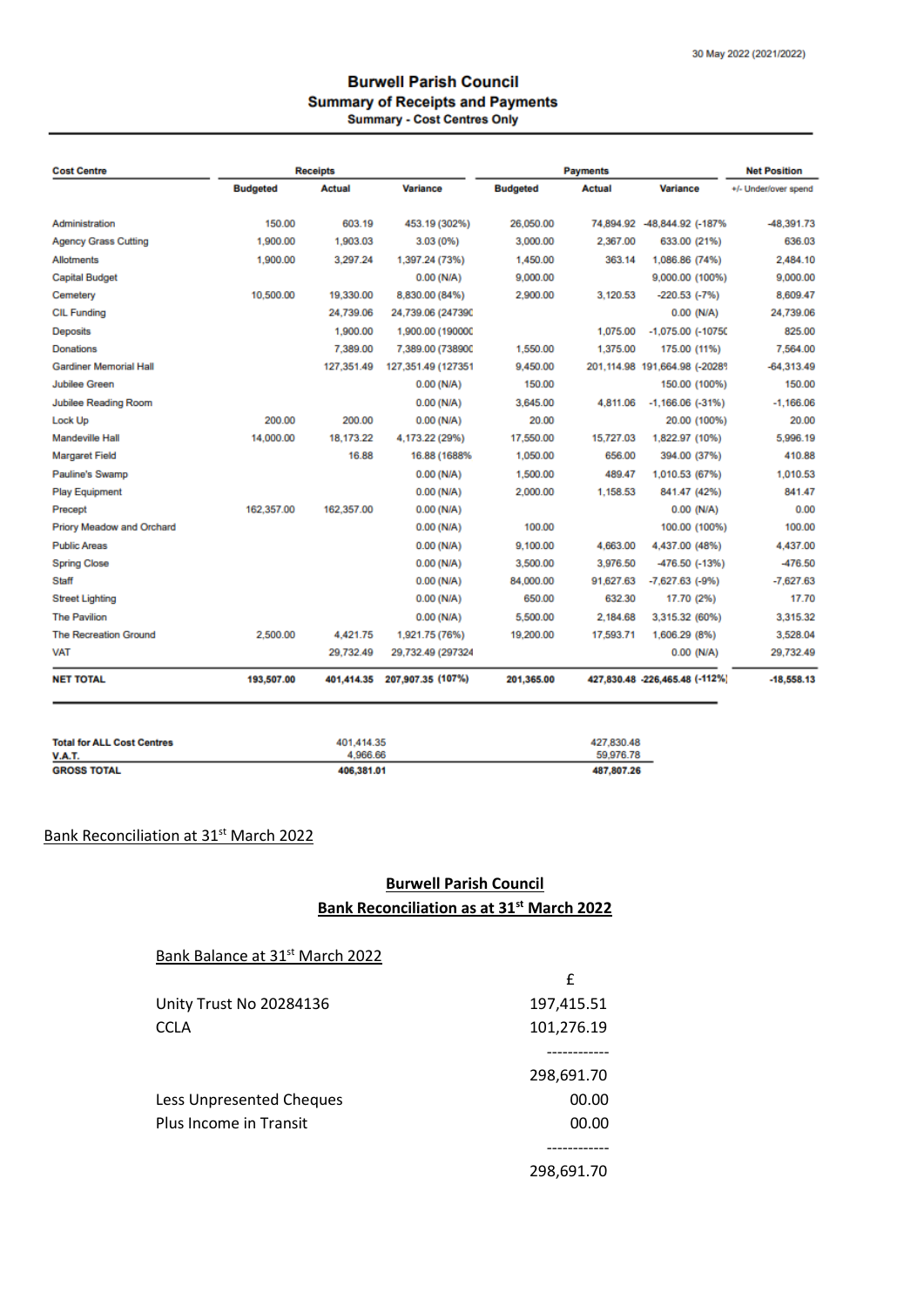| Balance at Bank and in hand at 31 <sup>st</sup> March 2021 |           | 380,117.95 |
|------------------------------------------------------------|-----------|------------|
| Add Income<br>Cash Book                                    |           | 406,381.01 |
|                                                            |           |            |
|                                                            |           | 786,498.96 |
| Less Expenditure                                           | Cash Book | 487,807.26 |
|                                                            |           |            |
|                                                            |           | 298,691.70 |
|                                                            |           |            |
|                                                            |           |            |

# Balance Sheet for the year ending 31<sup>st</sup> March 2022

Please note that this is based on Income and Expenditure not Receipts and Payments.

| <b>INCOME</b>                 | 2021/2022   | <b>EXPENDITURE</b>                 | 2021/2022   |
|-------------------------------|-------------|------------------------------------|-------------|
| Allotments                    | £3,249.13   | Gardiner Memorial Hall inc. Refurb | £201,155.73 |
|                               |             | Jubilee Reading                    |             |
| The Recreation Ground         | £4,425.08   | Room                               | £4,953.28   |
| Pauline's Swamp               | £0.00       | Mandeville Hall                    | £16,393.67  |
| Administration                | £606.09     | Cemetery                           | £3,136.44   |
| <b>Agency Grass Cutting</b>   | £1,903.03   | The Pavilion                       | £2,336.40   |
| Precept                       | £162,357.00 | <b>Spring Close</b>                | £4,123.00   |
| <b>CIL Funding</b><br>Covid   | £24,739.06  | Margaret Field                     | £777.00     |
| Grants                        | £5,239.00   | Allotments                         | £362.97     |
| Deposits                      | £1,450.00   | The Recreation Ground              | £18,660.37  |
| <b>VAT Sales</b>              | £4,966.66   | Pauline's Swamp                    | £489.47     |
| Cemetery                      | £18,240.00  | <b>Street Lighting</b>             | £700.98     |
| <b>Gardiner Memorial Hall</b> | £174.13     | <b>Public Areas</b>                | £4,923.00   |
| Mandeville Hall               | £18,939.01  | Administration                     | £22,716.07  |
| <b>VAT Refund</b>             | £55,010.12  | <b>Staff</b>                       | £91,926.92  |
|                               |             | <b>Agency Grass</b>                |             |
| Gardiner Refurbishment        | £128,277.36 | Cutting                            | £2,630.00   |
| Safety Campaign               | £1,000.00   | Donations                          | £1,375.00   |
| <b>Community Garden</b>       | £50.00      | <b>Recreation Ground Car Park</b>  | £49,932.60  |
| Margaret Field                | £16.88      | Deposits                           | £1,075.00   |
| Lock Up                       | £200.00     | <b>Buntings Path PHI</b>           | £500.00     |
|                               |             | Play Equipment                     | £1,158.53   |
|                               |             | Safety Campaign                    | £960.00     |
|                               |             | <b>VAT</b>                         | £59,976.78  |
| <b>Total</b>                  | £430,842.55 | <b>Total</b>                       | £490,263.21 |
|                               |             |                                    |             |

| £430.842.55 |
|-------------|
| £490,263.21 |
| -£59,420.66 |
| £382,461.00 |
| £323.040.34 |
|             |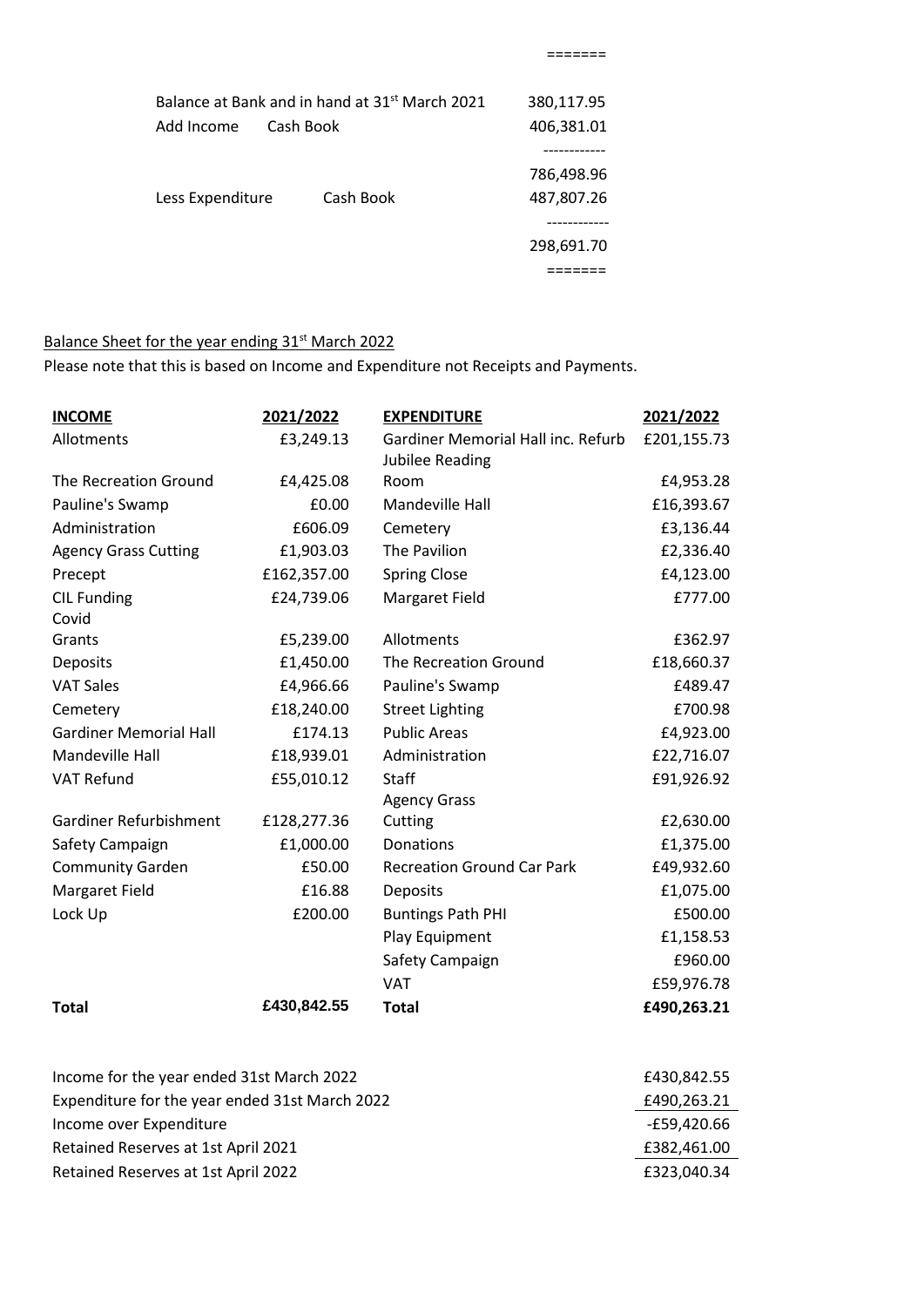| Investments         | 2020/2021   | 2021/2022   |
|---------------------|-------------|-------------|
|                     | £380,117.95 | £298,691.70 |
| Cash/Bank           |             |             |
| <b>Debtors</b>      | £1,216.45   | £805.79     |
| <b>VAT</b>          | £4,231.28   | £29,508.91  |
| Prepayments         | £883.71     | £1,931.73   |
|                     | £386,449.39 | £330,938.13 |
| Less                |             |             |
| Creditors           | £868.82     | £4,372.79   |
| Receipts in advance | £3,119.57   | £3,525.00   |
|                     | £382,461.00 | £323,040.34 |

|                            | <b>Balance Sheet</b>  |                            |
|----------------------------|-----------------------|----------------------------|
| <b>Current Assets</b>      |                       | <b>Current Assets</b>      |
| <u>as at 31.3.2021</u>     |                       | as at 31.3.2022            |
| £883.71                    | Prepayments           | £1,931.73                  |
| £5,447.73                  | <b>Sundry Debtors</b> | £30,314.70                 |
| £380,117.95                | Cash in Hand          | £298,691.70                |
| £386,449.39                |                       | £330,938.13                |
| <b>Current Liabilities</b> |                       | <b>Current Liabilities</b> |
| as at 31.3.2021            |                       | as at 31.3.2022            |
| £3,119.57                  | Receipts in Advance   | £3,525.00                  |
| £868.82                    | Creditors             | £4,372.79                  |
| £382,461.00                |                       | £323,040.34                |
|                            | <b>Nett Assets</b>    |                            |
| £382,461.00                | <b>Fund Balance</b>   | £323,040.34                |
|                            |                       |                            |

**£214,895.84**

| Earmarked Reserves as at 31 <sup>st</sup> March<br>2022 |             |            |
|---------------------------------------------------------|-------------|------------|
| 20/21 Capital Trees                                     | £1,000.00   |            |
| Capital Safety Campaign                                 | £4,000.00   |            |
| 21/22 Cap. LHII Buffer                                  |             |            |
| Zones                                                   | £5,000.00   |            |
| Pauline's Swamp                                         | £9,571.75   |            |
| Recreation Ground/Pavilion Sinking Fund                 | £17,500.00  |            |
| <b>Gardiner Memorial Hall</b>                           | £11,064.40  |            |
| Gardiner Memorial Hall                                  | £116,069.30 | <b>CIL</b> |
| <b>Buntings Path PHI</b>                                | £5,000.00   | <b>CIL</b> |
| CIL Funding Not earmarked                               | £25,690.39  | <b>CIL</b> |
|                                                         |             |            |
|                                                         | £194,895.84 |            |
| <b>Factory Road Donation</b>                            | £20,000.00  |            |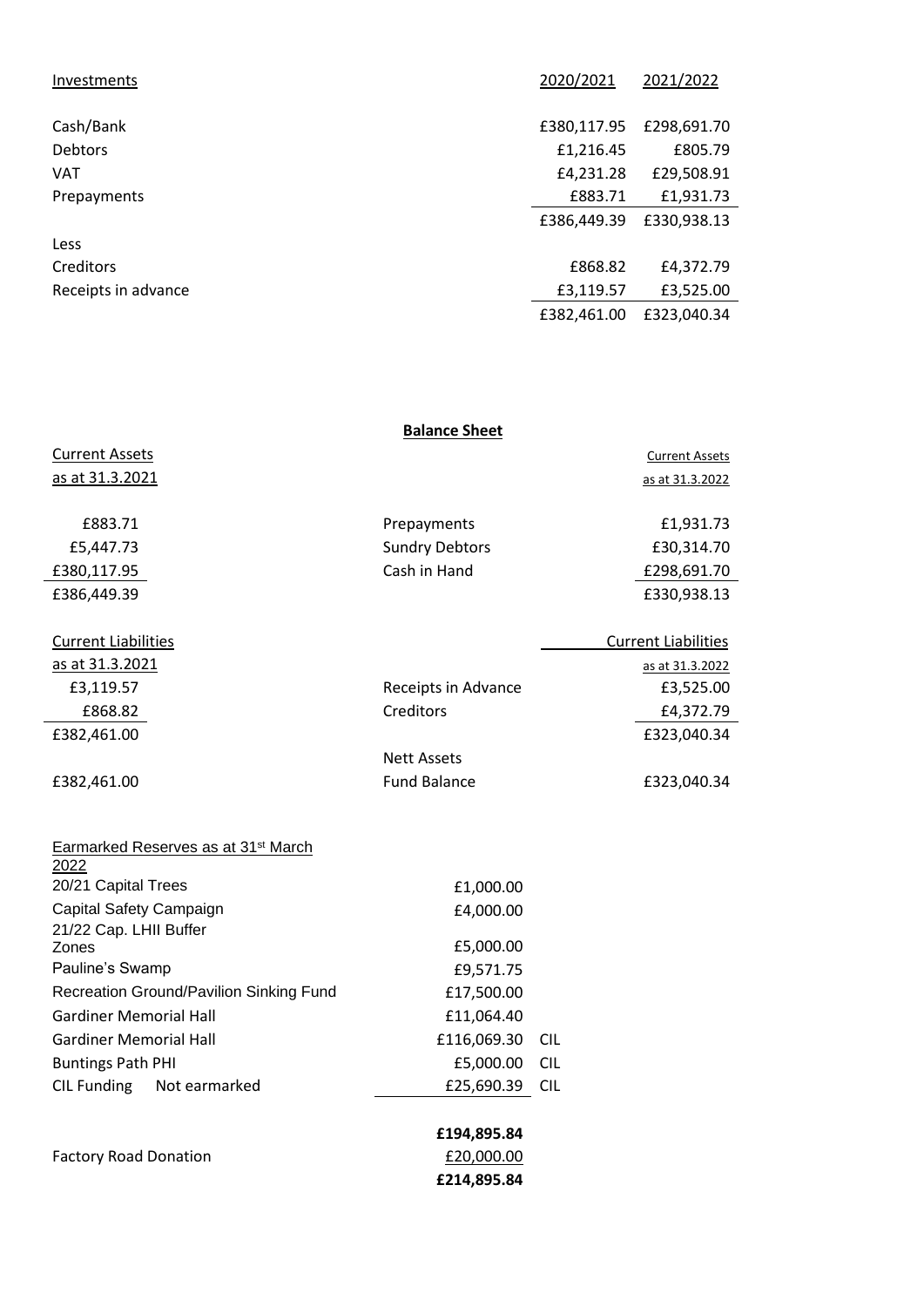| <b>General Reserves</b> | £108.144.50 |
|-------------------------|-------------|
| Less Earmarked Reserves | £214,895.84 |
| <b>Fund Balance</b>     | £323.040.34 |

\* Council's General Reserves stands at £108,144.50 at 31.3.2022. At the end of the 2020/2021 Financial Year General Reserves were around £145,000. It should be noted that for 2021/2022 the Gardiner Memorial Hall capital project, payments and grant reimbursement makes it difficult to give a full true picture of the Council's finances.

It was noted that the £20,000 donation from the Factory Road Solar Farm has yet to be earmarked. It could be used for the renewal of play equipment at Westhorpe or for Phase 2 of Gardiner Memorial Hall. The Group thanked Yvonne Rix for her work in compiling the report.

#### **F&GP/31052022/05 GMH Official Opening – Budget**

Budget to cover food Likely to be just under 50 people invited including all staff, councillors, funders, project team etc. Date – 8<sup>th</sup> July 2022 12 noon to 2 pm

It was agreed that a budget of £300 should be set to cover the cost of refreshments for the Official Opening. It was suggested that the Clerk should look at the service offered by Waitrose or M&S if no local caterer could be found.

#### **F&GP/31052022/06 Review of the Council's Standing Orders**

The Council's Standing Orders should be reviewed regularly and are now due for review again. The only item that we need to consider is whether 18 Financial controls and procurement (f) should have the EU procurement rules removed? However, this could be left as it does state 'if relevant'.

The members of the Group having reviewed the Council's Standing Orders consider that item 18 Financial controls and procurement (F) does not require amending and that a recommendation is made to Full Council as follows:

## *The Group recommends to Full Council that having reviewed the Council's Standing Orders that no changes are required to be made to the document.*

## **F&GP/31052022/07 Amended CCTV Policy**

Council's CCTV Policy to be approved by Full Council following the addition of cameras at Pauline's Swamp

The Clerk asked for this item to be withdrawn as a further amendment will be required once the new CCTV cameras at the Gardiner Memorial Hall are operational. The withdrawal of the item was agreed.

# **F&GP/31052022/08 Request for a donation for the Summer Reading Scheme from Cambridgeshire Libraries**

A request for a donation from Cambridgeshire Libraries towards the Summer Reading Scheme. Last year Council donated £200 (as in previous years) towards the scheme. Liz Swift proposed, seconded by Michael Swift that a £200 donation is made again this year.

*The Group recommends to Full Council that a donation of £200 is made to Cambridgeshire Libraries towards the cost of the 2022 Summer Reading Scheme in Burwell.*